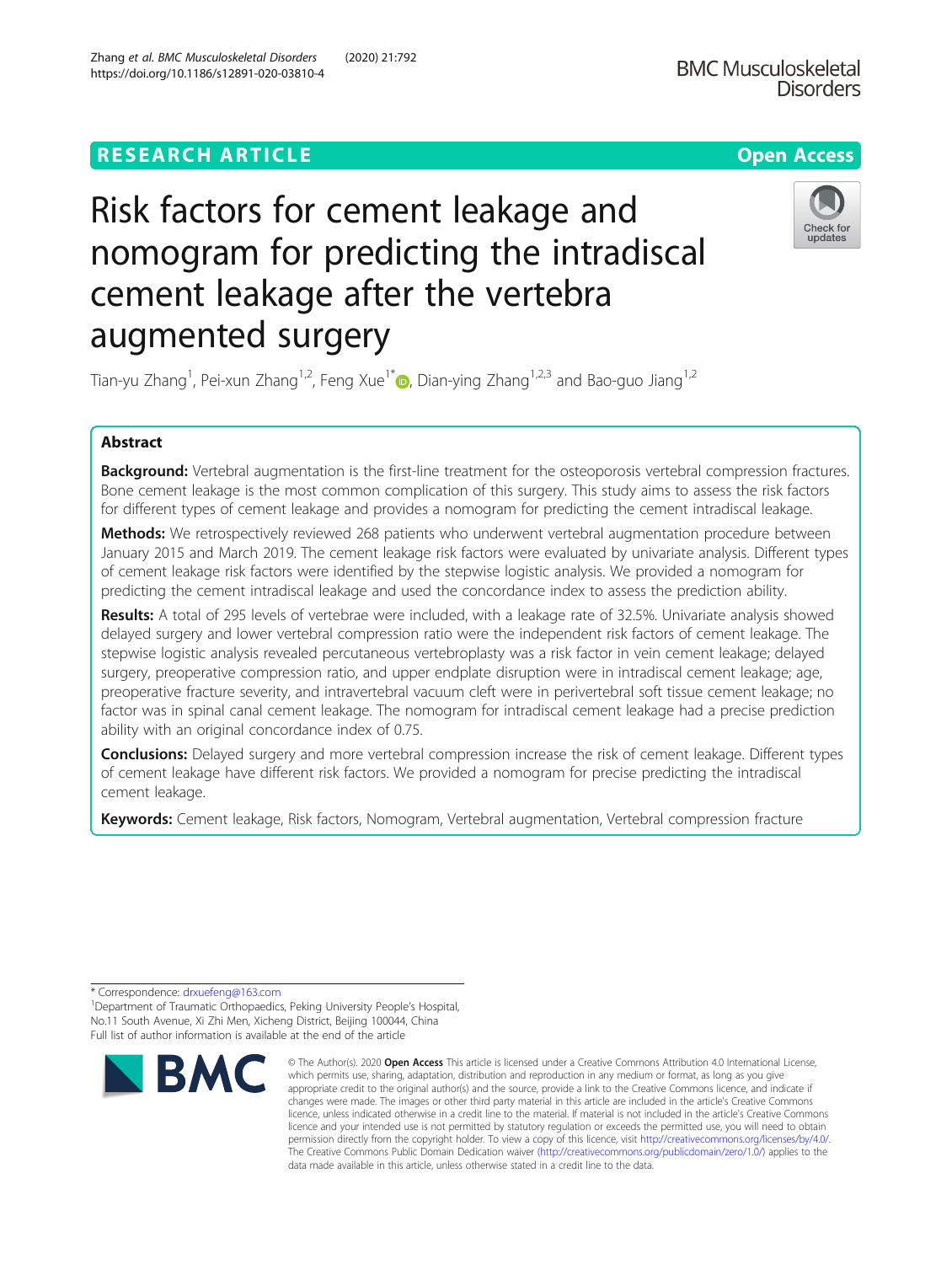## Background

Osteoporosis vertebral compression fractures (OVCFs) are the most common type of osteoporosis fracture. First-line approach for pain relief and kyphosis correction of OVCFs is vertebral augmentation, including percutaneous vertebroplasty (PVP) and percutaneous kyphoplasty (PKP) [[1,](#page-6-0) [2\]](#page-6-0). Though the technique of operation has developed, surgical complications still remain great concern.

The cement leakage ranks first among the complications of vertebral augmentation [\[3](#page-6-0)], defined as the presence of any extra-vertebral cement. It includes four main types: vein leakage, intradiscal leakage, perivertebral soft tissue leakage, and spinal canal leakage [\[4](#page-6-0)]. Though most leakage is asymptomatic, severe outcomes could happen, such as pulmonary emboli [\[5](#page-6-0), [6\]](#page-6-0) caused by cement vein leakage and nerve compression caused by spinal canal cement leakage [[7,](#page-6-0) [8](#page-6-0)]. These are catastrophic complications. Moreover, the intradiscal leakage increases the risk of adjacent vertebral fractures [[9](#page-6-0)–[11](#page-6-0)] leading to recurrence of pain. Hence, it is vital to find the risk factors for the leakage to instruct us in predicting and preventing it.

The purpose of this study is to evaluate the independent risk factors of different types of cement leakage and provide a nomogram for predicting the intradiscal cement leakage after PKP and PVP.

## **Methods**

#### Selection criteria

This study is a retrospective cohort study. We retrospectively reviewed 507 vertebral compression fracture patients in our medical center between January 2015 and June 2019. The patients need to meet the inclusion criteria as follows: (1) symptomatic OVCFs; (2) treated with unilateral PVP or PKP; (3) magnetic resonance imaging (MRI) revealed the fresh vertebral fracture related to the back pain. The exclusion criteria were as follows: (1) fracture caused by tumor or infection; (2) patients underwent the vertebral fusion surgery at the augmented level; (3) patients with radiating pain. Finally, 268 patients with 295 levels of vertebrae were included.

## Factors measurement

According to the preoperative X-ray, cortical disruption was divided into four types: the disruption of the upper endplate, the lower endplate, the anterior wall, and the posterior wall. The time before surgery was divided into the early stage for less than 30 days and delayed stage for more than 30 days between trauma and surgery. Preoperative fracture severity was classified into grade 1: mild (< 25% collapse) and grade 2: moderate to severe  $(> 25%)$  [\[12](#page-6-0)]. Preoperative MRI was used to identify preoperative intravertebral vacuum cleft (IVC). The



performance of the IVC was an area of hypointensity on T1-weighted, hyper or hypointensity signal on T2 weighted and T2-fat suppression images with "double line" on the margin of the area [\[13\]](#page-6-0).

The radiologic parameters were vertebral height (VH) and Cobb angle (CA) measured from the X-ray. We chose the vertebra's maximal compression point for VH measurement and the corresponding point of upper and lower vertebra [[14\]](#page-6-0) (Fig. 1). The CA was measured between the superior endplate of the vertebra above the augmented vertebra and the lower endplate of the vertebra below the augmented vertebra  $[15]$  $[15]$  (Fig. 1). The vertebral compression ratio was the ratio of preoperative fractured vertebral VH to the average of upper and lower VH.

We assessed the risk factors that potentially influenced the cement leakage, including the age, gender, time before surgery, preoperative fracture severity, preoperative CA, preoperative vertebral compression ratio, preoperative IVC, cement volume, surgery method (PKP or PVP), upper endplate disruption, lower endplate disruption, posterior wall disruption, and anterior wall disruption.

### Surgical procedures

All surgeries were performed by a group of experienced surgeons. Patient lay in a prone position with local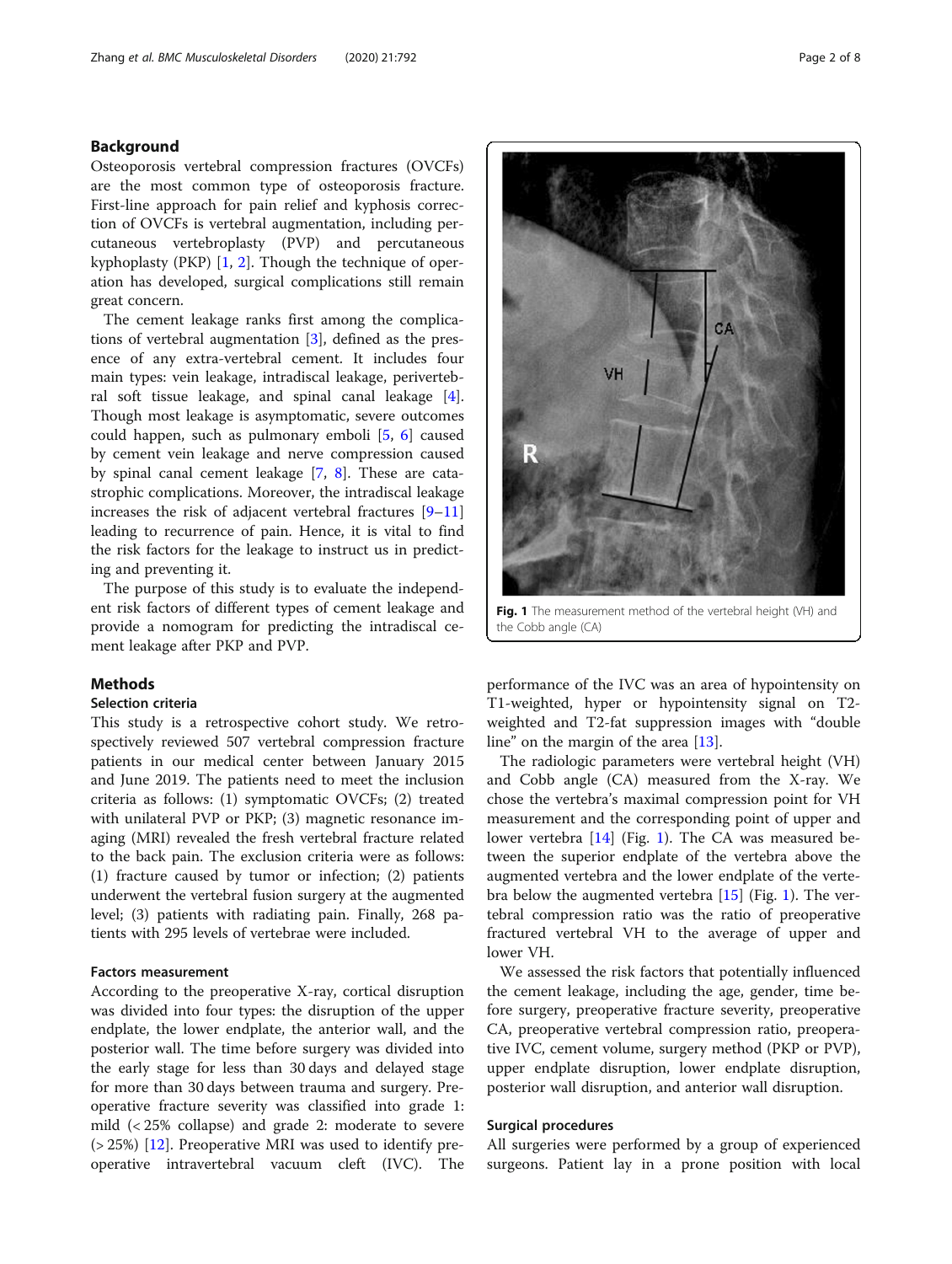anesthesia. Vertebral augmentation approach was unipedicle. After the puncture needle arrived at the anterior 1/3 of the vertebra, "toothpaste-like" cement was injected into it. A balloon was inflated to restore the vertebral height in the PKP before the cement injection. All operations were performed under the guidance of the Carm machine. The patient was asked to have bed rest for at least 5 h after the surgery and wear the brace for 1 month.

#### Outcome measurement

As the postoperative CT was not necessary for the vertebra augmented [[16\]](#page-7-0), we chose the X-ray for assessing the cement leakage. According to the previous studies [[3,](#page-6-0) [17](#page-7-0)], we classified the cement leakage patterns into: (1) the vein leakage, (2) the perivertebral soft tissue leakage, (3) the spinal canal leakage, (4) the intradiscal leakage (Fig. 2).

## Statistical analysis

Univariate and multivariate analysis was performed using SPSS Ver. 22.0 for Windows (IBM Corp. NY, USA). Univariate analysis was carried out with Chi square tests for dichotomous factors and univariate

logistic regression for continuous factors.  $P$  value < 0.05 was considered as significant difference. Stepwise binary logistic analysis was performed for finding the risk factors of different types cement leakage. 0.05 was the cutoff P value for the statistical difference. The nomogram and the concordance index were provided by R statistical software (R 3.6.3, R Foundation for Statistical Computing, Vienna, Austria).

## Results

We retrospectively reviewed 268 patients (56 males and 212 females) from January 2015 to March 2019. A total of 295 levels of vertebrae were included, and the cement leakage rate was 32.5% (Table [1\)](#page-3-0). 240 (89.6%) patients received one vertebra augmented, 27 (10.1%) patients received 2 vertebrae augmented and 1 (0.4%) patient received 3 vertebrae augmented. The most common cement leakage type was intradiscal leakage (44, 14.9%) followed with perivertebral soft tissue leakage (35, 11.9%), vein leakage (22, 7.5%), and spinal canal leakage (8, 2.7%) (Table [1](#page-3-0)).

Univariate analysis showed that delayed surgery  $(OR =$ 1.85, 95% CI =  $0.76 - 2.12$ ,  $P = 0.033$ ) was the risk factor of cement leakage and univariate logistic analysis showed

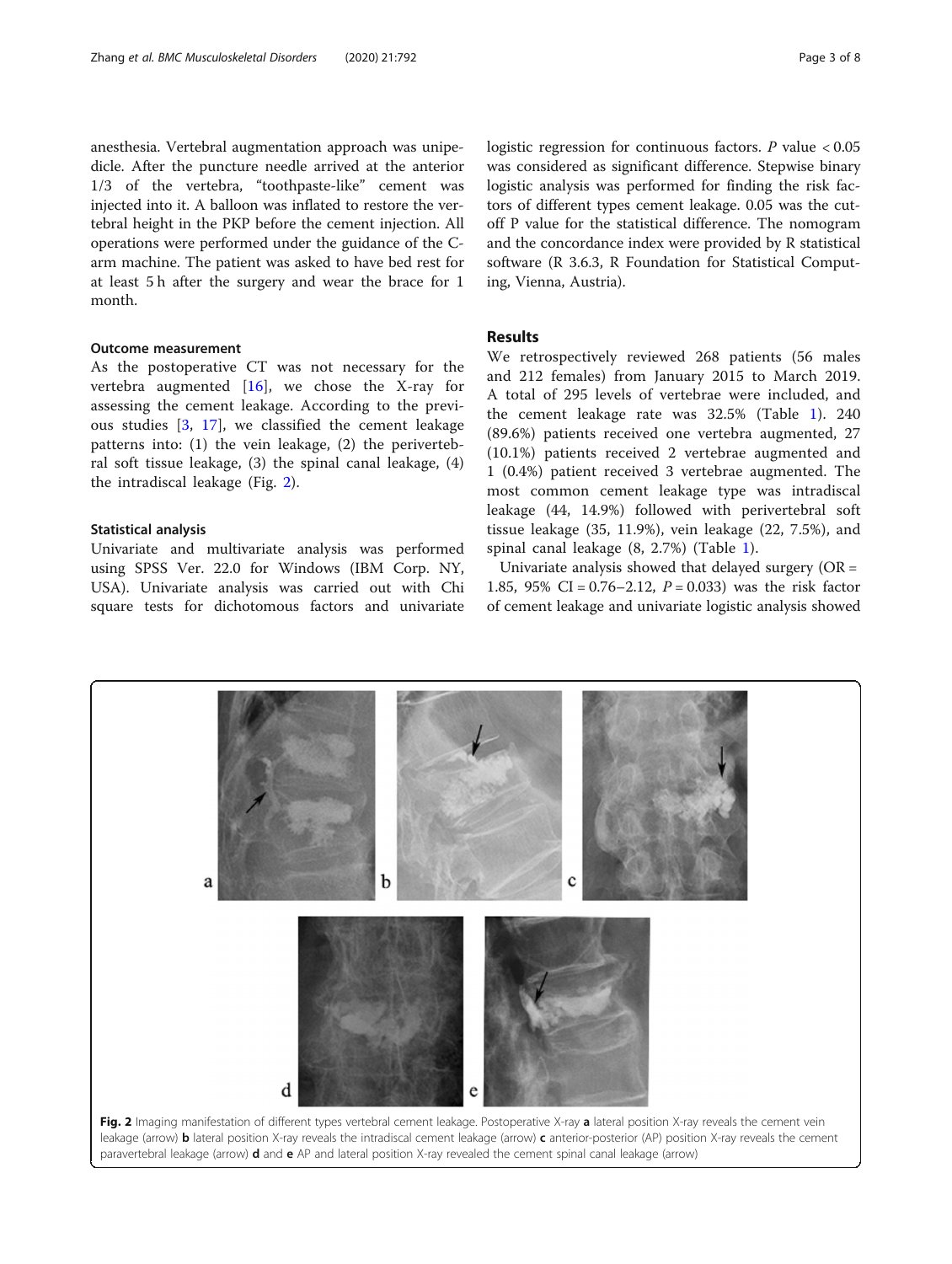<span id="page-3-0"></span>Table 1 Characteristics of patients

| Number of patients, n (%)                         | 268        |
|---------------------------------------------------|------------|
| Male                                              | 56 (20.8)  |
| Female                                            | 212 (79.2) |
| Mean age, y                                       | 74.1       |
| Levels of vertebrae, n                            | 295        |
| Cortical disruption, n (%)                        |            |
| Upper endplate                                    | 189 (64.1) |
| Lower endplate                                    | 30 (10.2)  |
| Anterior wall                                     | 79 (26.8)  |
| Posterior wall                                    | 7(2.4)     |
| Number of treated vertebrae<br>Per session, n (%) |            |
| 1                                                 | 240 (89.6) |
| $\mathcal{P}$                                     | 27 (10.1)  |
| 3                                                 | 1(0.4)     |
| Surgery method, n (%)                             |            |
| <b>PKP</b>                                        | 198 (67.1) |
| <b>PVP</b>                                        | 97 (32.9)  |
| Preoperative IVC, n (%)                           | 68 (23.1)  |
| Total cement leakage, n (%)                       | 96 (32.5)  |
| Vein leakage                                      | 22(7.5)    |
| Intradiscal leakage                               | 44 (14.9)  |
| Perivertebral soft tissue leakage                 | 35 (11.9)  |
| Spinal canal leakage                              | 8(2.7)     |

PKP percutaneous kyphoplasty, PVP percutaneous vertebroplasty, IVC intravertebral vacuum cleft

that vertebral compression ratio (OR = 0.23, 95% CI = 0.65–0.83,  $P = 0.025$ ) was the risk factor of cement leakage (Table [2](#page-4-0)).

All factors potentially influencing the cement leakage, as mentioned in the methods section, were included in the stepwise binary logistic analysis. Stepwise binary logistic analysis revealed that PVP (OR =  $5.52$ ,  $95\%$  CI = 2.05–14.89,  $P = 0.001$ ) was an independent risk factor of vein leakage. Delayed surgery (OR = 2.74, 95% CI = 1.35– 5.59,  $P = 0.005$ ), preoperative vertebral compression ratio  $(OR = 0.13, 95\% \text{ CI} = 0.02 - 0.84, P = 0.032)$ , and upper endplate disruption (OR = 2.74, 95% CI = 1.14–6.56,  $P =$ 0.024) were risk factors of intradiscal leakage. Age ( $OR =$ 1.06, 95% CI = 1.01–1.12,  $P = 0.011$ ), preoperative fracture severity (OR = 2.82, 95% CI = 1.20–6.61,  $P = 0.017$ ), and preoperative IVC  $(OR = 2.88, 95\% \text{ CI} = 1.33-6.23,$  $P = 0.007$ ) were risk factors of perivertebral soft tissue leakage. No risk factor was relevant with the spinal canal leakage (Table [3](#page-4-0)).

We depicted the nomogram according to the independent risk factors in the stepwise binary logistic analysis (Fig. [3](#page-5-0)). To use the nomogram for predicting the risk of intradiscal cement leakage, we can locate the patients values at each factor axis, acquire the corresponding points and sum them up. Then we can locate the sum on total point axis and draw downward to the risk axis to acquire the probability of intradiscal leakage. Nomogram for intradiscal cement leakage had an original concordance index of 0.75 (Fig. [4\)](#page-5-0).

## **Discussion**

To the best of our knowledge, we firstly provided a nomogram for predicting the cement intradiscal leakage after the vertebral augmentation identified by the postoperative X-ray. Moreover, we assessed the influence of different cortical disruption types on cement leakage.

The upper endplate disruption was the most common type in the vertebral cortical disruption (64.1%) and the second was anterior wall disruption (26.8%). This meets the basic biomechanics rules. When a person falls, the stress is from the top to bottom, and the upper endplate is firstly destroyed. The anterior wall breaks as the stress becomes stronger. Only under huge stress, the lower endplate (10.2%) and posterior wall (2.4%) got involved.

We reported a cement leakage rate of 32.5%. In previous studies, the cement leakage rate identified by postoperative X-ray was 58.2% after PVP [\[17\]](#page-7-0). The CT identification cement leakage rate was 76.8–81% [\[3,](#page-6-0) [18](#page-7-0), [19\]](#page-7-0). Though CT was more sensitive than X-ray, X-ray was enough for most leakage detection and performed as a proper radiological tool [\[16\]](#page-7-0). CT was needed only when spinal canal leakage or neurological symptoms after vertebral augmentation happens.

Delayed surgery was found to be a risk factor of cement leakage. Theoretically, hematoma absorption and fracture line hardening result in higher intravertebral pressure by the time according to bone healing process, and the cement is more likely to leak to the direction of low pressure. Therefore, the cement is more likely to leak in delayed surgery group. However, Guan [\[20](#page-7-0)] reported the contrary result. Ren [\[21\]](#page-7-0) evaluated the freshness of vertebral fracture identified by preoperative MRI, and found no relationship with the cement leakage. This may cause by the different criterion of time point. More vertebral compression was also the risk factor of cement leakage. The vertebral compression ratio was agreed as a risk factor for cement leakage by numerous studies [[18](#page-7-0), [19](#page-7-0), [22](#page-7-0), [23](#page-7-0)]. The more compression of the vertebra always means the more cortical breakage, which results in cement leakage.

We analyzed different types of cement leakage because of their different sequelae.

Cement vein leakage was mostly asymptomatic. However, cement pulmonary embolism might be catastrophic [[5\]](#page-6-0). PVP was the risk factor for the vein leakage ( $OR =$ 5.46) comparing to PKP. The inflated balloon provided a cavity for the cement, which reduced the pressure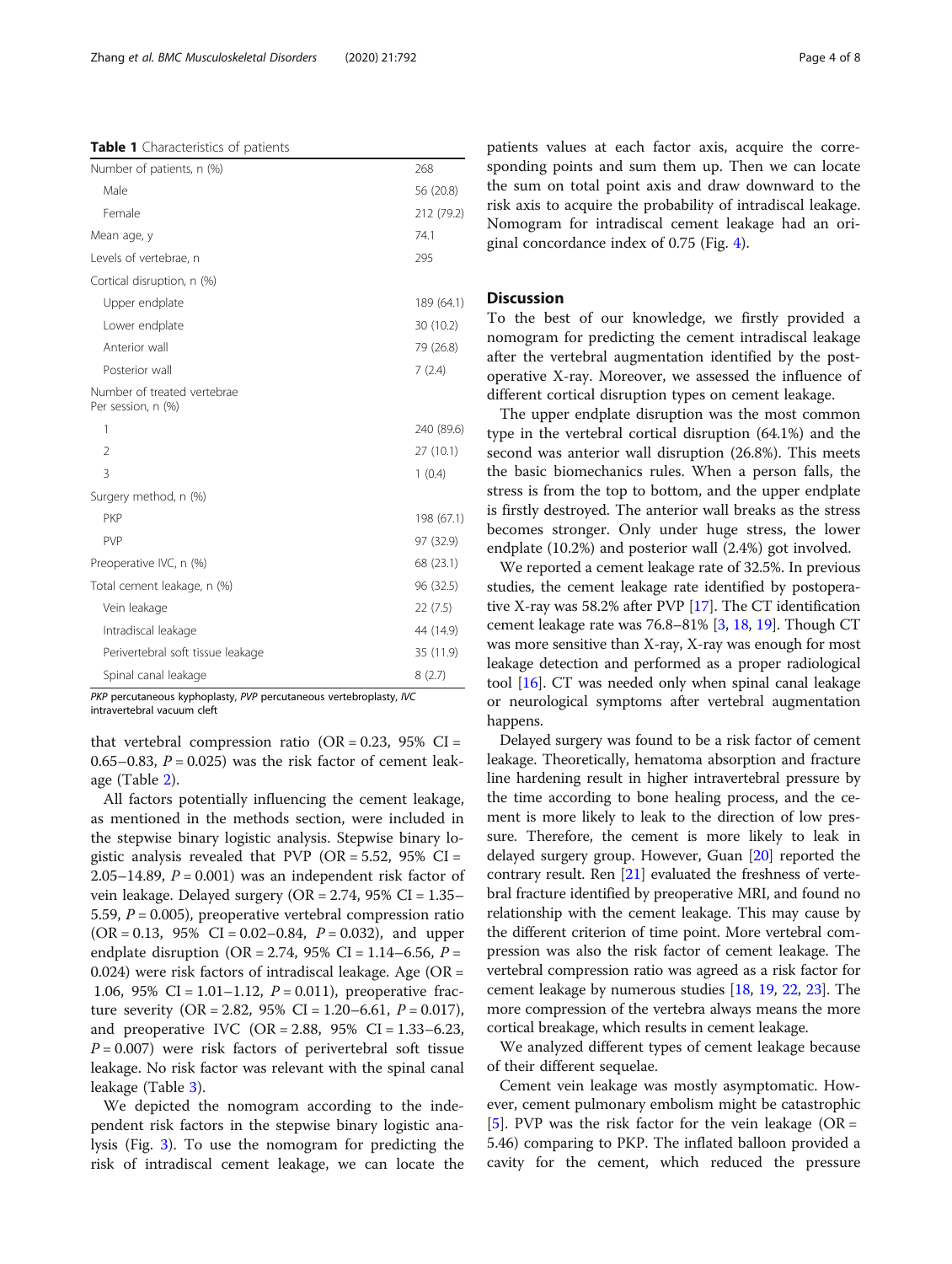<span id="page-4-0"></span>

| Table 2 Chi-square tests were performed for dichotomous factors of cement leakage and univariate logistic regression analyses |  |  |  |  |  |
|-------------------------------------------------------------------------------------------------------------------------------|--|--|--|--|--|
| were performed for continuous factors of cement leakage                                                                       |  |  |  |  |  |

| Preoperative factors (n)           | Cement leakage (n,%) | OR (95%CI)          | P value  |
|------------------------------------|----------------------|---------------------|----------|
| Dichotomous factors                |                      |                     |          |
| Gender                             |                      |                     | 0.653    |
| Male (65)                          | 23 (35.4)            | $\mathbf{1}$        |          |
| Female (230)                       | 73 (31.7)            | $0.85(0.48 - 1.52)$ |          |
| Time before surgery                |                      |                     | $0.033*$ |
| Early stage (218)                  | 63 (28.9)            | $\mathbf{1}$        |          |
| Delayed stage (77)                 | 33 (42.9)            | $1.85(1.08 - 3.16)$ |          |
| Preoperative fracture severity     |                      |                     | 0.104    |
| Grade 1 (132)                      | 36 (27.3)            | $\mathbf{1}$        |          |
| Grade 2 (163)                      | 60 (36.8)            | $1.27(0.76 - 2.12)$ |          |
| Preoperative IVC                   |                      |                     | 0.184    |
| No (227)                           | 69 (30.4)            |                     |          |
| Yes (68)                           | 27 (39.7)            | $1.51(0.86 - 2.65)$ |          |
| Surgery method                     |                      |                     | 0.428    |
| PKP (198)                          | 61 (30.8)            | $\mathbf{1}$        |          |
| PVP (97)                           | 35(36.1)             | $1.55(0.94 - 2.56)$ |          |
| Continuous factors                 |                      |                     |          |
| Age (years)                        |                      | $1.02(0.99 - 1.05)$ | 0.144    |
| Preoperative CA                    |                      | $1.01(0.99 - 1.04)$ | 0.398    |
| Preoperative compression ratio (%) |                      | $0.23(0.65 - 0.83)$ | $0.025*$ |
| Cement volume (ml)                 |                      | $0.99(0.76 - 1.28)$ | 0.935    |

IVC intravertebral vacuum cleft, PKP percutaneous kyphoplasty, PVP percutaneous vertebroplasty, CA Cobb angle

 $*P < 0.05$ 

|  |  | <b>Table 3</b> Results of stepwise logistic analysis for risk factors of |  |  |  |
|--|--|--------------------------------------------------------------------------|--|--|--|
|  |  | four different type leakage patterns                                     |  |  |  |

| Leakage patterns and risk factors                                    | 0R   | 95%CI         | P values |
|----------------------------------------------------------------------|------|---------------|----------|
| Vein leakage                                                         |      |               |          |
| Surgery method (PVP)                                                 | 5.52 | 2.05-14.89    | 0.001    |
| Intervertebral leakage                                               |      |               |          |
| Delayed surgery                                                      | 2.74 | 1.35 - 5.59   | 0.005    |
| Preoperative compression ratio                                       | 0.13 | $0.02 - 0.84$ | 0.032    |
| Upper endplate disruption                                            | 2.74 | $1.14 - 6.56$ | 0.024    |
| Perivertebral soft tissue leakage                                    |      |               |          |
| Age                                                                  | 1.06 | $1.01 - 1.12$ | 0.011    |
| Preoperative fracture severity                                       | 2.82 | $1.20 - 6.61$ | 0.017    |
| Preoperative IVC                                                     | 2.88 | $1.33 - 6.23$ | 0.007    |
| Spinal canal leakage                                                 |      |               |          |
| Preoperative CA                                                      | 0.93 | $0.85 - 1.02$ | $0.119*$ |
| IVC intravertebral vacuum cleft. PVP percutaneous vertebroplasty. CA |      |               |          |

IVC intravertebral vacuum cleft, PVP percutaneous vertebroplasty, CA Cobb angle

 $*P > 0.05$ 

during injection process [\[24](#page-7-0)]. As a consequence, the vein cement leakage could be reduced.

Numerous studies showed that intradiscal cement leakage could increase adjacent vertebral fractures [\[9](#page-6-0)–[11](#page-6-0), [25](#page-7-0)]. Delayed surgery, vertebral compression ratio, and upper endplate breakage were the independent risk factors for intradiscal cement leakage. Delayed surgery may increase the intradiscal cement leakage through the same mechanism mentioned above. The preoperative vertebral compression ratio and cortical disruption were reported as the risk factors in the prior studies [\[18,](#page-7-0) [23,](#page-7-0) [26\]](#page-7-0). The vertebral compression reduced the volume of the vertebra resulting in higher pressure as less volume of cement injection. The upper endplate disruption increases the risk of the intradiscal cement leakage was first proposed. It may increase the leakage rate by disrupting the vertebral integrity.

Perivertebral soft tissue cement leakage was asymptomatic. However, it increases the cement injection volume and causes the thermal damage to perivertebral soft tissue. Age, preoperative fracture severity, and preoperative IVC were the independent risk factors of cement perivertebral soft tissue leakage. The preoperative fracture severity and preoperative IVC were reported as risk factors for cement leakage previously [[18](#page-7-0), [27\]](#page-7-0). Severe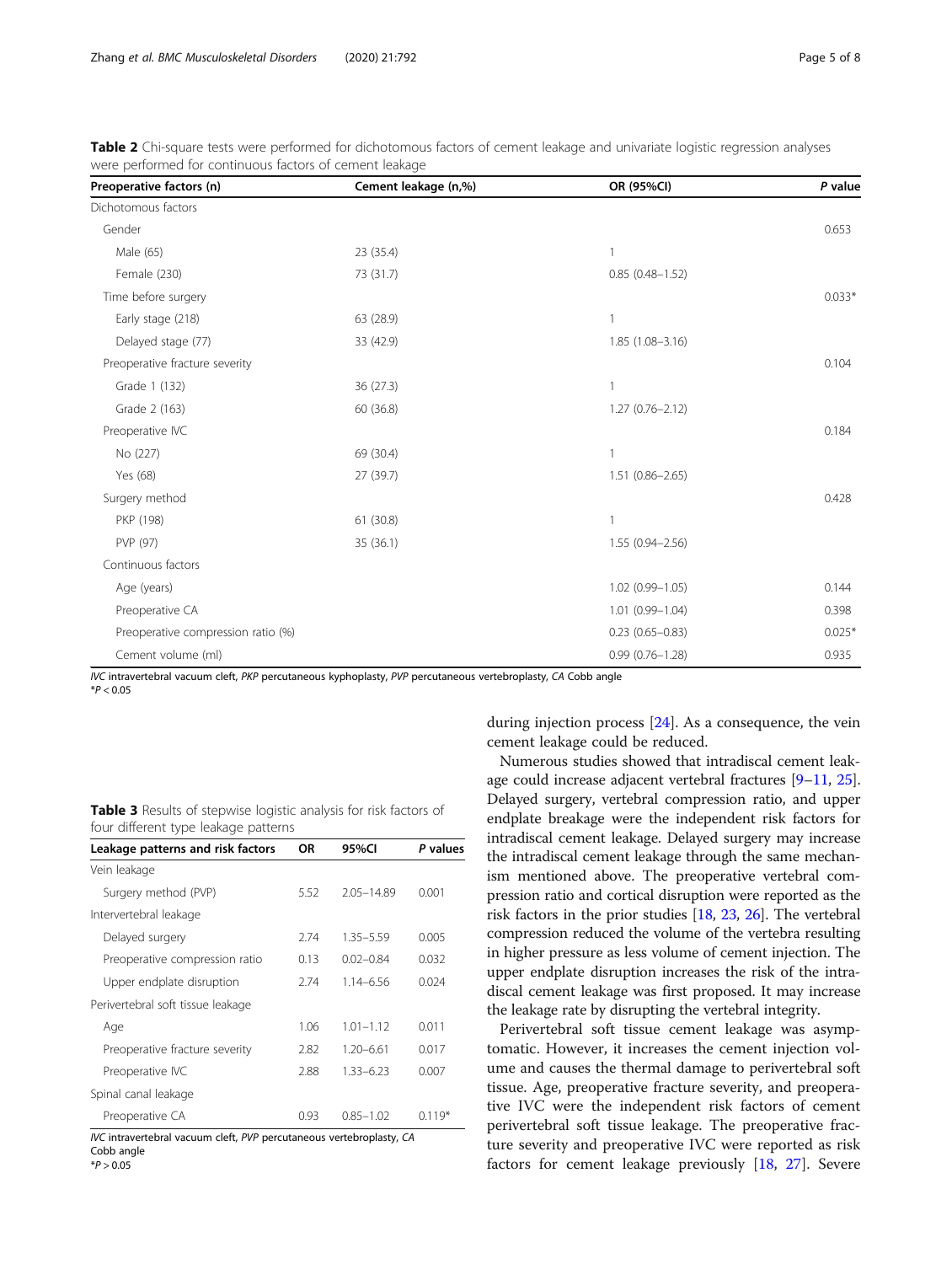<span id="page-5-0"></span>

fracture and cleft could both produce space for the cement leakage. Age is related to the severity of osteoporosis, and severe osteoporosis leads to the cement leakage. This can explain the age is the risk factor of perivertebral soft tissue cement leakage.

No factor was significantly associated with spinal canal cement leakage. Spinal canal cement leakage seldom leads to neurological injury because the injection would be ceased once the spinal leakage happens under the guidance of C-arm. Therefore, the leakage volume in spinal is always low.

Nomogram is a graphical model in which the probability of the outcome can be calculated. It has been improved to be a feasible model in risk prediction. Zhong [[26\]](#page-7-0) provided a nomogram for predicting the intradiscal cement leakage based on postoperative CT. However,

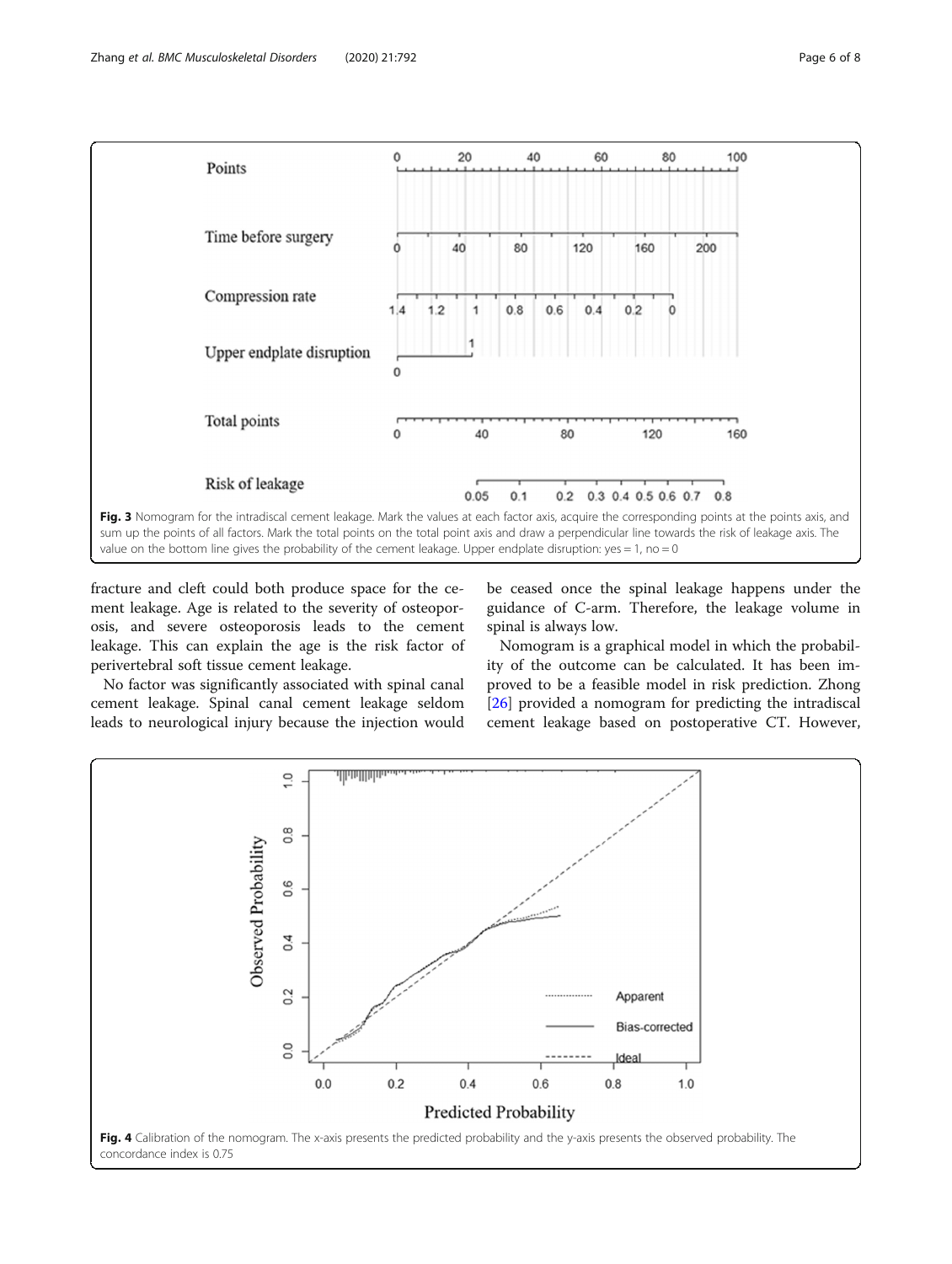<span id="page-6-0"></span>CT after the vertebral augmentation was not costeffective and practical in most of the hospitals for identifying the cement leakage. X-ray predicting cement leakage is more useful for clinical use. Moreover, the nomogram was not calibrated in his study. Hence, we depicted the nomogram based on a postoperative X-ray and performed a calibration.

Our nomogram could provide a precise prediction ability for the intradiscal cement leakage with a concordance index of 0.75. It is composed of the time before surgery, preoperative vertebral compression ratio, and upper endplate disruption. Therefore, the surgeon can acquire the possibility of intradiscal cement leakage before the surgery and make a well preparation for surgery.

The limitation was that this study was a retrospective research, which could bring the selection bias. We did not calculate the ratio of cement volume with the vertebral volume. The cement volume alone could not predict cement leakage  $[26]$  $[26]$ . Finally, the cement viscosity has not been assessed. The cement viscosity was regarded as a risk factor influencing the cement leakage [\[18,](#page-7-0) [28](#page-7-0)]. However, it was difficult to objectively evaluate the cement viscosity because multiple factors could influence it, such as surgeon experience, cement property, and mixing method.

## Conclusions

Delayed surgery and more vertebral compression increase the risk of cement leakage of vertebral augmentation. Different types of cement leakage have different risk factors. We provided a nomogram for precise predicting the intradiscal cement leakage.

#### Abbreviations

OVCFs: Osteoporosis vertebral compression fractures; PVP: Percutaneous vertebroplasty; PKP: Percutaneous kyphoplasty; MRI: Magnetic resonance imaging; IVC: Intravertebral vacuum cleft; VH: Vertebral height; CA: Cobb angle; OR: Odds ratios; CI: Confidence interval

#### Acknowledgments

Tian-yu Zhang would like to thank Yue Liao for English language editing as well as silent support for life and work.

#### Authors' contributions

TYZ and FX conceived the study. TYZ performed data collection, data extraction, statistical analysis, and manuscript drafting. PXZ helped to collect the data and statistical analysis. FX revised of the manuscript. FX, DYZ, and BGJ take responsibility for this study. All authors have read and approved the final manuscript.

#### Funding

This study was funded by Beijing Science and Technology Planning Project (D161100002816001); Ministry of Education Key Laboratory of trauma treatment and nerve regeneration (BMU2019XY007–01).

#### Availability of data and materials

The datasets generated and analyzed during the current study are not publicly available due to the data also forms part of an ongoing study but are available from the corresponding author on reasonable request.

#### Ethics approval and consent to participate

The Ethics Review Committee of Peking University People's Hospital approved this study, with an approval number of 2020PHB 180–01. For this type of study, consent is not required.

#### Consent for publication

Not applicable.

#### Competing interests

Tianyu Zhang, Pei-xun Zhang, Feng Xu, Dianying Zhang, and Baoguo Jiang declare that they have no conflict of interest.

#### Author details

<sup>1</sup>Department of Traumatic Orthopaedics, Peking University People's Hospital No.11 South Avenue, Xi Zhi Men, Xicheng District, Beijing 100044, China. <sup>2</sup>Institute of Trauma and Nerve Regeneration, Peking University People's Hospital, Beijing 100044, China. <sup>3</sup>Department of Orthopaedics, Peking University Binhai Hospital, Tianjin 300450, China.

#### Received: 29 July 2020 Accepted: 19 November 2020 Published online: 30 November 2020

#### References

- 1. Garfin SR, Buckley RA, Ledlie J. Balloon kyphoplasty for symptomatic vertebral body compression fractures results in rapid, significant, and sustained improvements in back pain, function, and quality of life for elderly patients. Spine. 2006;31(19):2213–20.
- 2. Ma XL, Xing D, Ma JX, Xu WG, Wang J, Chen Y. Balloon kyphoplasty versus percutaneous vertebroplasty in treating osteoporotic vertebral compression fracture: grading the evidence through a systematic review and metaanalysis. Eur Spine J. 2012;21(9):1844–59.
- 3. Tomé-Bermejo F, Piñera AR, Duran-Álvarez C, Román BL, Mahillo I, Alvarez L, et al. Identification of risk factors for the occurrence of cement leakage during percutaneous Vertebroplasty for painful osteoporotic or malignant vertebral fracture. Spine. 2014;39(11):E693–e700.
- 4. Semaan H, Obri T, Bazerbashi M, Paull D, Liu X, Sarrouj M, et al. Clinical outcome and subsequent sequelae of cement extravasation after percutaneous kyphoplasty and vertebroplasty: a comparative review. Acta Radiol. 2018;59(7):861–8.
- Wang LJ, Yang HL, Shi YX, Jiang WM, Chen L. Pulmonary cement embolism associated with percutaneous vertebroplasty or kyphoplasty: a systematic review. Orthop Surg. 2012;4(3):182–9.
- 6. Abdul-Jalil Y, Bartels J, Alberti O, Becker R. Delayed presentation of pulmonary polymethylmethacrylate emboli after percutaneous vertebroplasty. Spine. 2007;32(20):E589–93.
- 7. Kulkarni AG, Shah SP, Deopujari CE. Epidural and intradural cement leakage following percutaneous vertebroplasty: a case report. J Orthopaedic Surg (Hong Kong). 2013;21(3):365–8.
- 8. Sabuncuoğlu H, Dinçer D, Güçlü B, Erdoğan E, Hatipoğlu HG, Ozdoğan S, et al. Intradural cement leakage: a rare complication of percutaneous vertebroplasty. Acta Neurochir. 2008;150(8):811–5.
- 9. Jesse MK, Petersen B, Glueck D, Kriedler S. Effect of the location of endplate cement extravasation on adjacent level fracture in osteoporotic patients undergoing Vertebroplasty and Kyphoplasty. Pain Physician. 2015;18(5): E805–14.
- 10. Nieuwenhuijse MJ, Putter H, van Erkel AR, Dijkstra PD. New vertebral fractures after percutaneous vertebroplasty for painful osteoporotic vertebral compression fractures: a clustered analysis and the relevance of intradiskal cement leakage. Radiology. 2013;266(3):862–70.
- 11. Rho YJ, Choe WJ, Chun YI. Risk factors predicting the new symptomatic vertebral compression fractures after percutaneous vertebroplasty or kyphoplasty. Eur Spine J. 2012;21(5):905–11.
- 12. Yu W, Liang, Yao Z, Qiu T, Ye L, Huang X, et al. Risk factors for recollapse of the augmented vertebrae after percutaneous vertebroplasty for osteoporotic vertebral fractures with intravertebral vacuum cleft. Medicine. 2017;96(2):e5675.
- 13. Kim YC, Kim YH, Ha KY. Pathomechanism of intravertebral clefts in osteoporotic compression fractures of the spine. Spine J. 2014;14(4):659–66.
- 14. Yu WB, Jiang XB, Liang D, Xu WX, Ye LQ, Wang J. Risk factors and score for recollapse of the augmented vertebrae after percutaneous vertebroplasty in